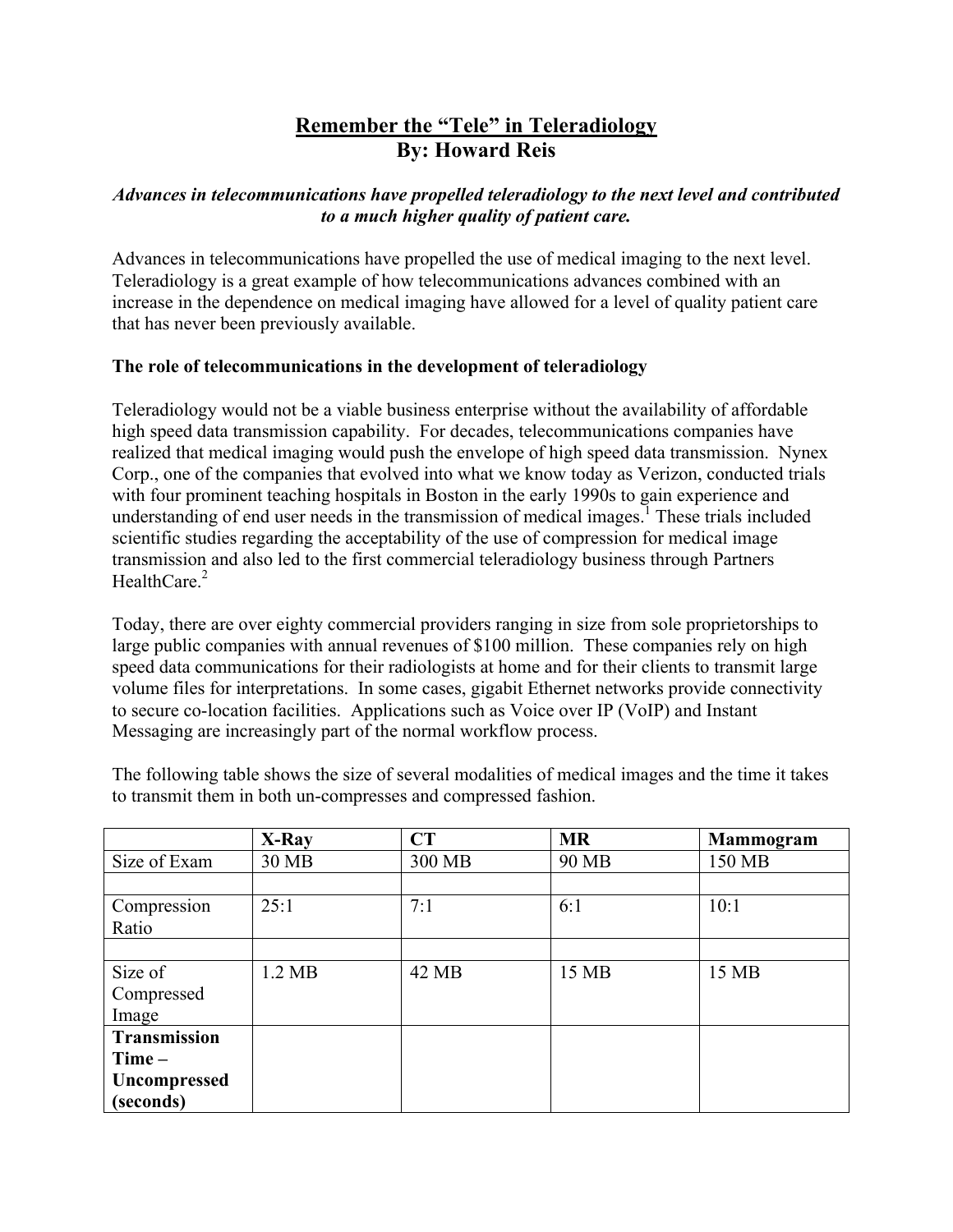| <b>DSL</b>          | 720            | 7200 | 6480 | 3600 |
|---------------------|----------------|------|------|------|
| Cable Modem         | 480            | 4800 | 4320 | 2400 |
| T <sub>1</sub>      | 320            | 3200 | 2880 | 1600 |
| 10 MB Ethernet      | 50             | 500  | 450  | 250  |
| SONET $(OC-3)$      | 36             | 360  | 324  | 180  |
|                     |                |      |      |      |
| <b>Transmission</b> |                |      |      |      |
| $Time -$            |                |      |      |      |
| Compressed          |                |      |      |      |
| (seconds)           |                |      |      |      |
| <b>DSL</b>          | 28             | 980  | 350  | 350  |
| Cable Modem         | 19             | 665  | 238  | 238  |
| T <sub>1</sub>      | 13             | 455  | 163  | 163  |
| 10 MB Ethernet      | $\overline{2}$ | 90   | 25   | 25   |
| SONET $(OC-3)$      | 0.1            | 3.5  | 1,3  | 1,3  |
|                     |                |      |      |      |

Some conclusions from reviewing the table include:

- 1. Medical images are getting larger, due primarily to the number of studies included in an individual exam. This has a direct impact on transmission speed.
- 2. Studies have performed to determine acceptable compression ratios which do not have an adverse effect on the diagnosis delivered. Compression is critical for the timely delivery of images to the reading physician.
- 3. Many hospitals have increased their network capacity and the weakest link in the equation is the connectivity at the individual physician residence. That said, a cable modem or a DSL line is still sufficient in receiving a steady flow if images through the night.

# **Telecommunications and teleradiology in the early years – old data tables**

### **Advances in telecommunications and medical imaging**

While typical transmission speeds have not changed in the past 20 years, the biggest changes have been in the areas of availability and price. At the hospital end, most facilities have high speed Ethernet available at an affordable price. At the residential end, the technology has evolved from DSL to cable modem to high speed fiber optic lines via services like Verizon FiOS. Home-based radiologists usually have a choice of transmission media and can often contract with two separate service providers to guarantee connectivity.

Of all the advances in medical imaging, two important developments have had a significant impact on teleradiology. First, as technology has evolved from single slice machines to as high as 256 slices, the number of images per study has sharply increased. Typically, 80% of the exams read by a teleradiology company will be Computed Tomography (CT). It is not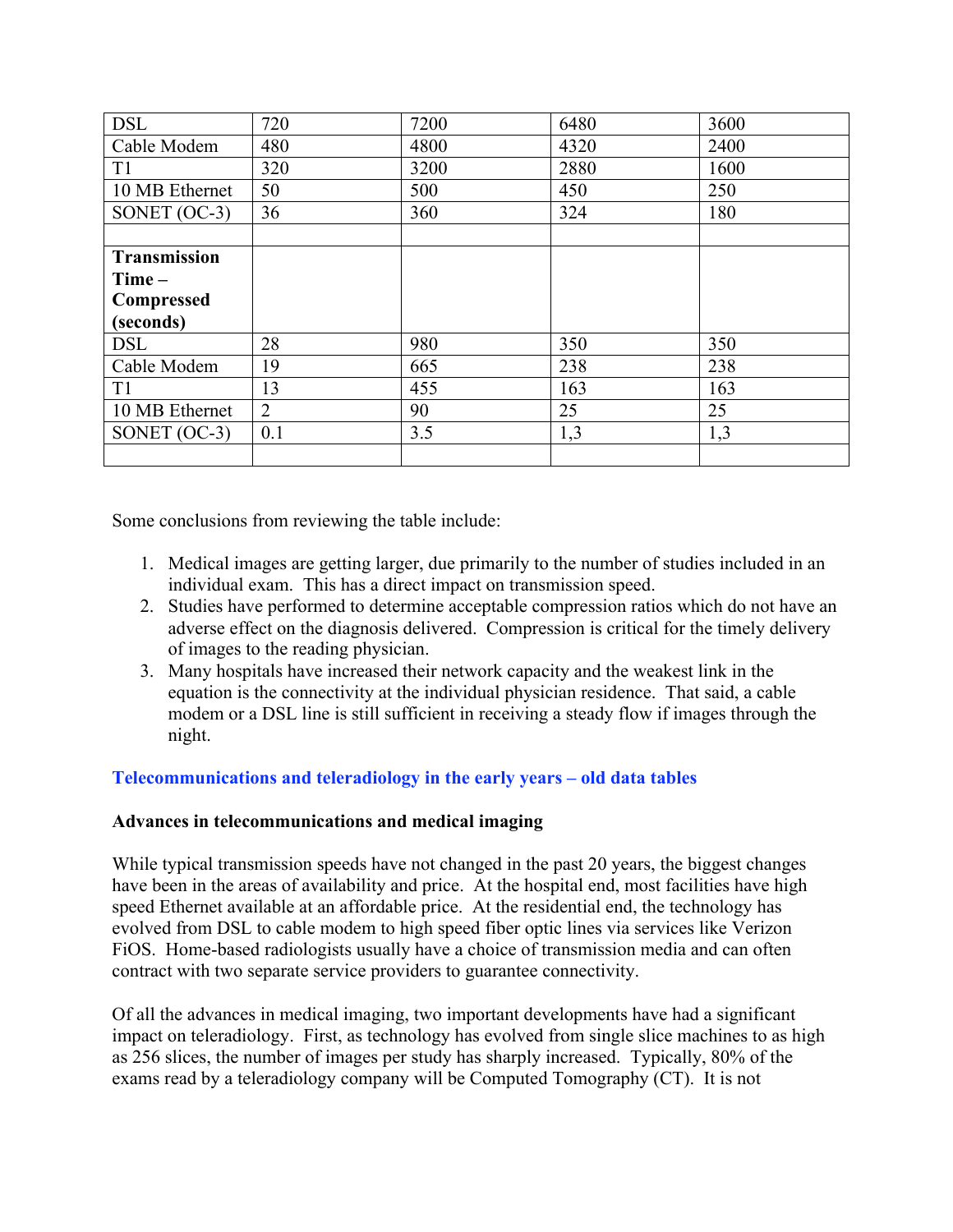uncommon for there to be 1,000 images in a single CT exam, which creates a file of approximately 500 million bytes.

The second development is the proliferation of Picture Archiving and Communication Systems (PACS), which are currently installed in approximately 80% of U.S. hospitals. In its most basic form, a PACS receives image data in Digital Imaging and Communications in Medicine (DICOM) format, stores it on a hard disk, and allows remote systems to retrieve copies via standard DICOM query/retrieve commands.

Larger studies combined with hospital wide digital systems have created an environment where additional bandwidth is always necessary. It is often the hospital radiology department which is pushing the IT department to obtain additional bandwidth. Data communication companies are most happy to oblige.

## **Teleradiology provides better quality patient care**

Prior to recent telecommunications advances, the cost of bandwidth, and the occasional loss of connectivity prevented many radiology groups from considering teleradiology as a viable solution. Today, teleradiology has become dependable and somewhat ubiquitous and offers groups a more reliable, cost-effective solution that actually improves patient care.

Previously, radiologists-on-call needed to stay close to the hospital in case they were called in to read a study – a process that often took over an hour. The teleradiology industry standard turnaround time for an emergency radiology exam is thirty minutes. If the case is a stroke or a stat, the standard turnaround time is usually less than ten minutes.

Teleradiology has also seen the proliferation of the multi-specialty group. Teleradiology groups can offer a wide variety of subspecialty expertise which their customers can draw upon to interpret many difficult exams. If the case requires a radiologist trained in a certain subspecialty area, a group with distributed expertise is best able to have a subspecialty trained physician available to read that particular exam.

### **The need for telecommunications redundancy**

Despite impressive uptime rates, telecommunications technology isn't always reliable. If highspeed lines are unavailable, the process could come to a halt and patient lives could be at risk. There are various redundancies to employ to ensure that things run smoothly in case problems should occur. There is more than one way to effectively replicate high speed data lines:

- Each critical facility can be connected via an alternative path to the company data center. Those paths can be provided by a single carrier or by an alternate carrier which, by definition, will be connected to an alternate data center.
- The data center itself can be backed up at a second location on the network, or at an off site location provided by a third party provider. These sites can be places where data can be stored and recovered, or can provide a hot backup for complete operations.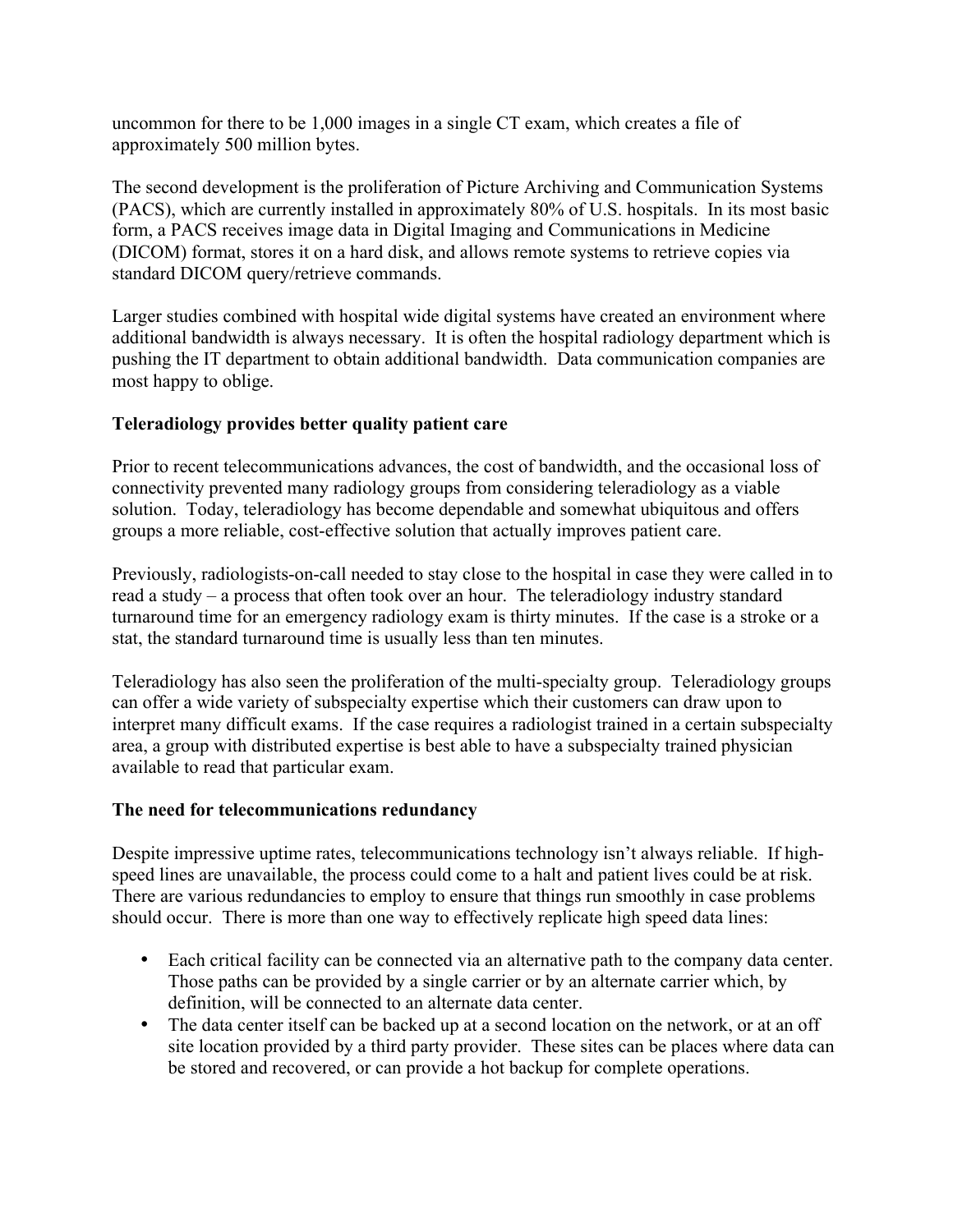An important question to consider - what will an hour (or day, or week) of down time cost and what am I willing to invest to guarantee that it does not happen? In any case, a Disaster Recovery Plan that includes recovery exercises and updates is crucial.

As with the hospital, the home-based radiologist also needs to have a disaster recovery plan. Alternate communication lines, such as a cable modem and DSL from separate providers, are recommended.

#### **The future of telecommunications and teleradiology**

For telecommunications and IT providers, health care is an attractive market. INSIGHT Research projects that the US healthcare telecommunications services market will grow from \$7.5 billion in 2008 to \$11.3 billion in 2013 at a CAGR of 8.4 percent over the forecast horizon due to growth in every healthcare segment.<sup>3</sup> Medical Imaging continues to be an application which is a major driving force within the healthcare segment.

I invited a number of industry experts to comment on future trends they saw at the intersection between telecomm and healthcare. Their insights were enlightening:

*I think the big issue of telecom in healthcare is the development of high speed wireless broadband This is going to change the way that providers link to clinical information (such as radiology) and extend far beyond to all diagnostic information. I also see it changing the way patient care is provided. As we see two-way personal conferencing grows as the bandwidth gets more ubiquitous it will enter the healthcare space.*  Bill Montgomery - Healthcare Consultant at The Aeries Group

*I think the biggest impact is wireless technology. Right now large files of data need a hardwire network, but as things progress into 4G and eventually LTE, wireless will allow remote access to medical images. Then the issue becomes the growth of the backhaul network from the cell tower. All of the cellular carriers are looking for ways to increase the backhaul from the planned 6 T1s to the 20 T1s and eventually GigE. These types of on-demand services will allow medical professionals to quickly information any time, any place.*

Ed Morea – Director, Managed Services at Alcatel Lucent

*Telecom will enable a revolution in home health care. The expansion of broadband into the home allows for real time, wireless monitoring and with the new IPv6 coming soon, there will be no problem assigning IP addresses to any number of medical monitors (blood pressure, sugar, heart rate, blood oxygen, etc.) In addition, the low cost, high quality video cameras that are already used by millions for video chatting can be applied to help doctors and nurses communicate with a patient to determine if a hospital visit is necessary.* 

Robert Feuerstein – Principal Architect at Level 3 Communications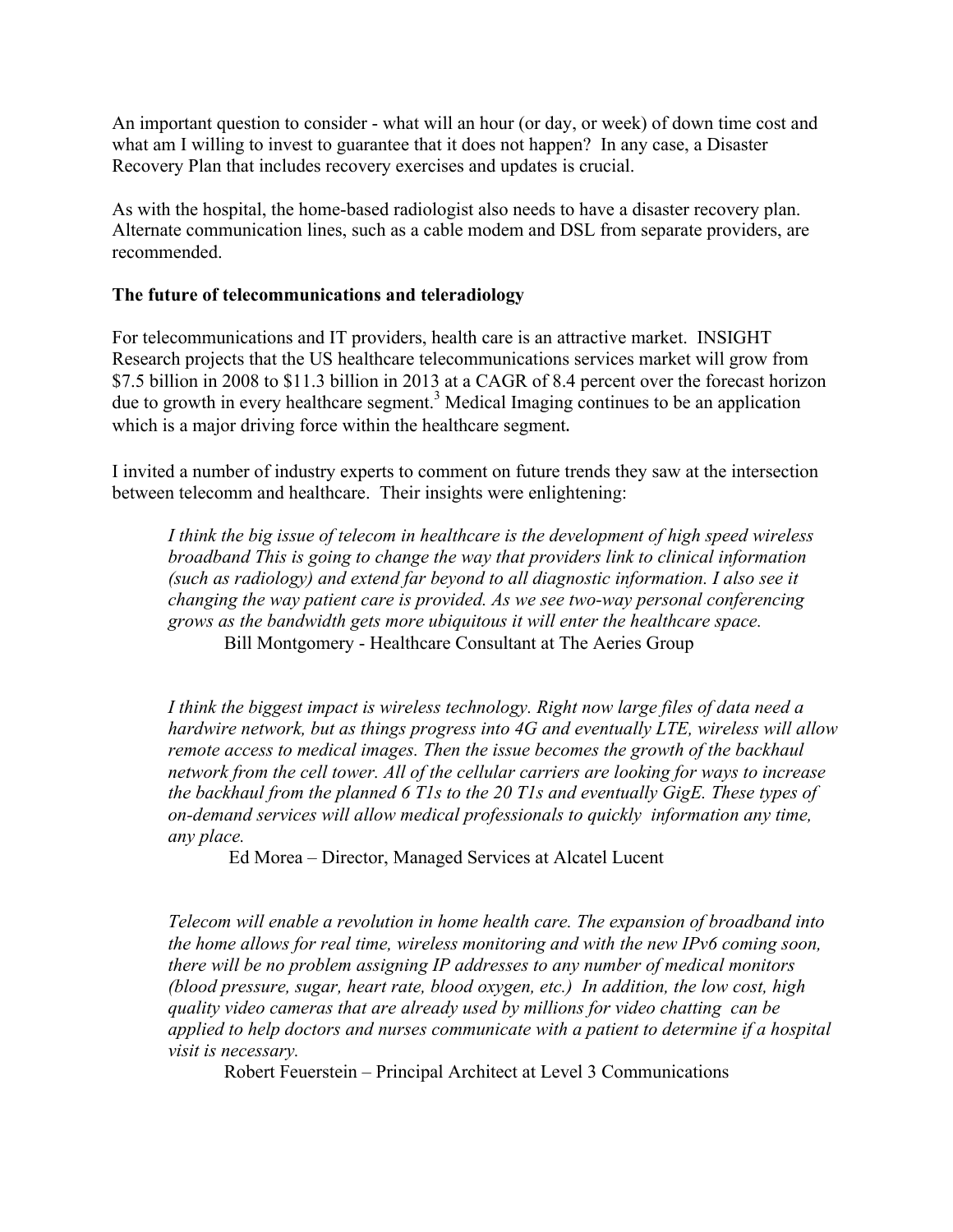*Call Center Technology is beginning to play an important role. New technologies can quickly link the customer to "wellness" info as well as fast answers for health concerns, e.g., drug interaction, etc.* 

Jerry Morrison – Partner at M2 Technologies

And some insights presented cautionary notes:

*The biggest impediment I see to this paradigm shift is the expected resistance to change to the status quo from the Luddites of modern day medicine -- namely physicians -- who see their inflated salaries as being in jeopardy. But just as history as proven many times, the process of "creative destruction" can be stymied but not stopped and will continue to move forward. There will be tumult in the industry, followed by reluctant adoption of new business methods, and later eventual acceptance of the new modus operandi as being simply better. Healthcare costs will go down and quality will improve. Americans will again benefit from the Invisible Hand -- capitalism reigns supreme yet again.*  Dr. Andrew E. Gomes – President Casper Teleradiology

*I routinely (unfortunately) obtain MRI and xray studies for my son. I send them electronically to consulting doctors to review, which saves us the delay and hassle of visiting each doctor and/ or having to wait for a mail delivery. For the most part, I believe this is a good development, but there are some drawbacks. While it's good that high-speed, global networks and videoconferencing can make expertise available anytime / anywhere, which means I can get studies to experts without delay, it's bad because it seems to change the traditional equation of dealing with one, or a few, doctors who are completely responsible for treating my son's case. Now, responsibility and expertise are spread out, and when problems or detailed questions arise, it is more difficult to track down and coordinate the responsible expert(s).*

David Brenner - Executive Director, Dysautonomia Foundation

Another encouraged me to explore the International implications of worldwide expertise, tremendous medical needs in third world countries and ability of telecom/ healthcare to solve some of these challenges in light of tremendous challenges.

*The real model for healthcare is being built in the under-served populations of the developing world. All innovation is moving offshore to serve the growing middle class of Asia (China and India) and eventually, Africa. Cell phones with special widgets in them will remind teenagers with AIDS to take their medications. These phones cost a mere 25¢ (which includes messaging) in South Africa. Care will be delivered in teams and linked to education and job training. What works there will be the norm for the world.* Nathan Felde - Chair, Design Dept., Art Institute of Boston at Lesley University